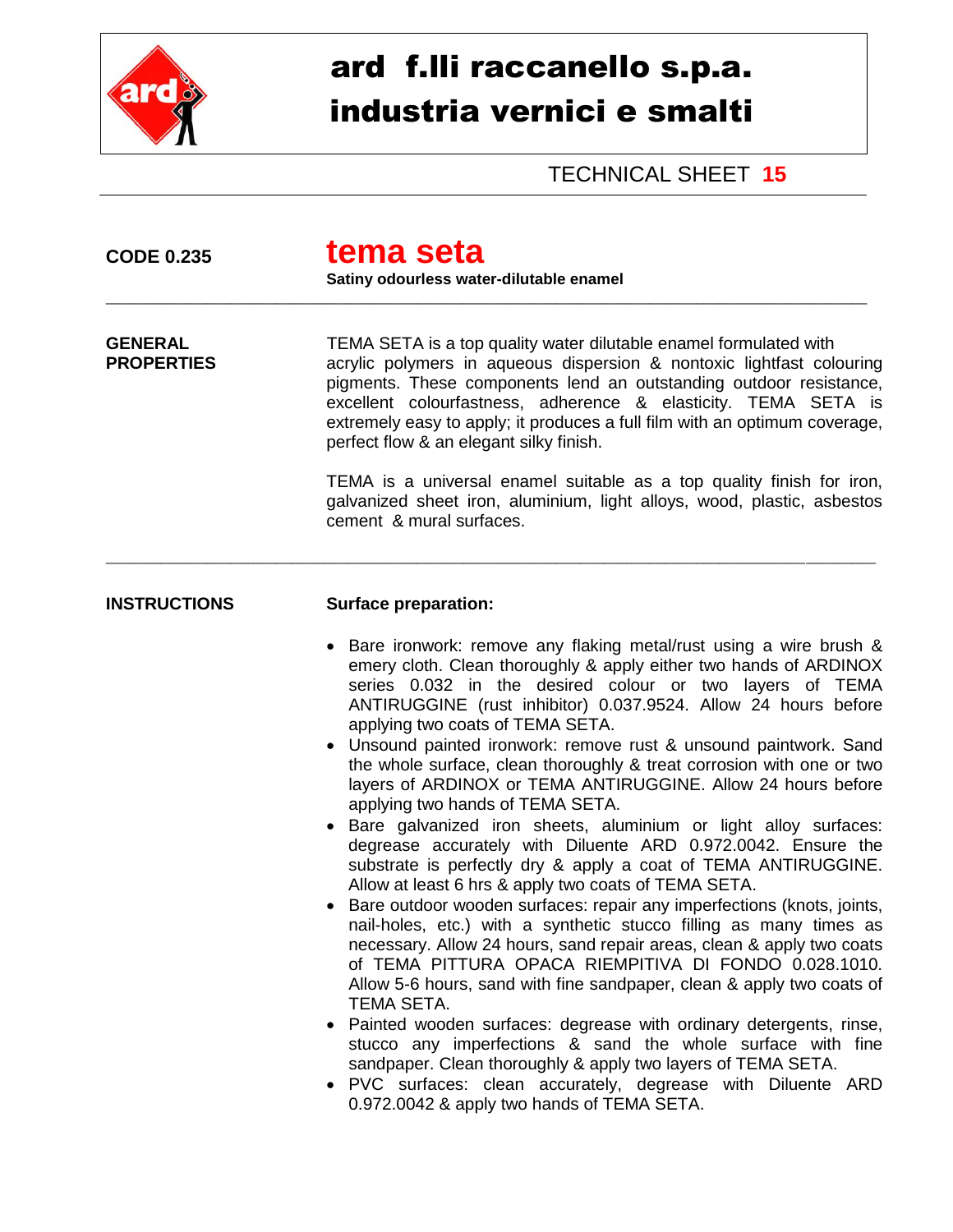Mural surfaces (plaster or concrete) & asbestos cement structures: ensure the substrate has at least 28 days seasoning, remove dust, filth & any unsound paintwork. Once the substrate is perfectly dry apply one or two coats of ISOLEX W or ARDFIX. Allow 4hrs hours & apply two hands of TEMA SETA. Chalky surfaces, must be treated with a layer of ISOLEX W (consolidating impregnating solvent) 0.081. or a coat of ARD FIX (water-based impregnating insulator) 0.070..

## **Application:**

Apply TEMA SETA as follows:

- Brush: stir well & apply neat. If necessary, dilute at 5-8% in volume with water. Allow at least 5-6 hrs between layers (at an ambient temperature of 20°C).
- Roller: dilute at 1-3% in volume with water & apply evenly with a short bristled brush.
- Do not apply at ambient or substrate temperature below +5°C or above + 35°C. Avoid applying in direct sunlight.
- After application, outdoor surfaces must be protected from rain until perfectly dry, normally after approx. 48 hours at 20°C.
- Store the product in a cool place, above freezing.
- Wash equipment immediately after use with water.
- Use in compliance with current Health & Safety Regulations. Dispose of spent material/containers according to local regulations, do not empty excess material into water tables. Allow residues to dry out & treat them as special waste.

Refer to the MSDS for further information.

\_\_\_\_\_\_\_\_\_\_\_\_\_\_\_\_\_\_\_\_\_\_\_\_\_\_\_\_\_\_\_\_\_\_\_\_\_\_\_\_\_\_\_\_\_\_\_\_\_\_\_\_\_\_\_\_\_\_\_\_\_\_\_\_\_\_\_\_\_\_\_\_\_\_\_\_\_\_\_\_\_\_\_\_\_\_\_\_\_\_\_\_\_\_\_\_\_\_\_

\_\_\_\_\_\_\_\_\_\_\_\_\_\_\_\_\_\_\_\_\_\_\_\_\_\_\_\_\_\_\_\_\_\_\_\_\_\_\_\_\_\_\_\_\_\_\_\_\_\_\_\_\_\_\_\_\_\_\_\_\_\_\_\_\_\_\_\_\_\_\_\_\_\_\_\_\_\_\_\_\_\_\_\_\_\_\_\_\_\_\_\_\_\_\_\_\_\_\_

TEMA SETA is one of the 16COLOURS tinting systems' products.

## **TECHNICAL PROPERTIES**

| <b>SPECIFIC WEIGHT</b>                                  | $1150 \div 1350$ g/l    |                   |
|---------------------------------------------------------|-------------------------|-------------------|
| VISCOSITY AT 20 °C                                      |                         | $2500 \pm 700$ cP |
| NATURE OF BINDER                                        | <b>Acrylic polymers</b> |                   |
| <b>GLOSS LEVEL (GARDNER GLOSSMETER</b><br>$AT 60^\circ$ | $20 \div 25$            |                   |
|                                                         | <b>DUST FREE</b>        | 30 mins           |
| DRYING AT 20 °C                                         | <b>TOUCH DRY</b>        | 2 hrs             |
|                                                         | <b>THROUGH DRYING</b>   | 24 hrs            |